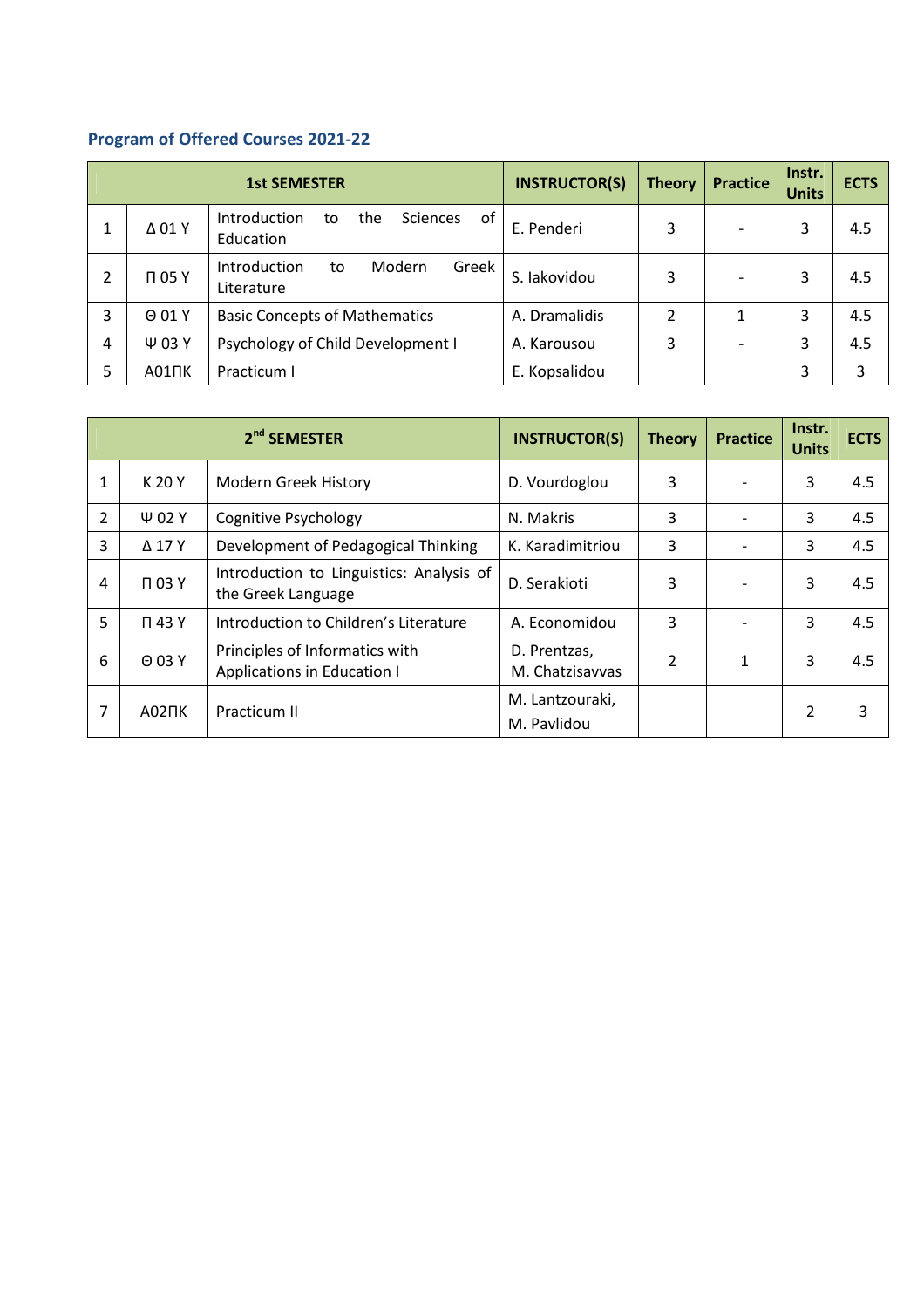|                |                         | 3rd SEMESTER                                                                    | <b>INSTRUCTOR(S)</b>                     | <b>Theory</b>  | <b>Practice</b>          | Instr.<br><b>Units</b> | <b>ECTS</b> |
|----------------|-------------------------|---------------------------------------------------------------------------------|------------------------------------------|----------------|--------------------------|------------------------|-------------|
| $\mathbf{1}$   | K 04 Y                  | Social and Educational Inequalities                                             | A. Bouna-Vaila                           | 3              | $\overline{\phantom{a}}$ | 3                      | 4.5         |
| $\overline{2}$ | Ψ 35 Y                  | <b>Educational Psychology</b>                                                   | I. Voulgaridou                           | 3              |                          | 3                      | 4.5         |
| 3              | $\Delta$ 06 Y           | Contemporary<br>Didactics:<br><b>Basic</b><br>Notions and Application Proposals | M. Sidiropoulou                          | $\overline{2}$ | $\mathbf{1}$             | 3                      | 4.5         |
| 4              |                         |                                                                                 |                                          |                |                          |                        |             |
| 5              | $\Theta$ 04 Y           | Principles<br>of<br><b>Informatics</b><br>with<br>Applications in Education II  | D. Prentzas,<br>M. Chatzisavvas          | $\overline{2}$ | 1                        | 3                      | 4.5         |
| 6              | M 01 Y                  | <b>Educational Research Methodology I</b>                                       | A. Sapountzis                            | $\overline{2}$ | $\mathbf{1}$             | $\overline{3}$         | 4.5         |
| $\overline{7}$ |                         | Elective course [from the following<br>list of elective courses]                |                                          |                |                          | 3                      | 4.5         |
|                |                         | <b>Practicum III</b>                                                            | E. Penderi,<br>I. Ntousi,<br>M. Pavlidou |                |                          | $\overline{2}$         | 3           |
|                |                         | Choice of an optional foreign language course                                   |                                          |                |                          |                        |             |
|                | $E$ 01 $\Pi$            | English as a Foreign Language (not<br>offered in this academic year)            | M. Ammari                                |                |                          |                        | 4.5         |
|                | $E$ 02 $\Pi$            | French as a Foreign Language                                                    | E. Mavromara                             |                |                          |                        | 4.5         |
|                | <b>ELECTIVE COURSES</b> |                                                                                 |                                          |                |                          |                        |             |
| $\mathbf{1}$   | П 40 Е                  | <b>Subversive Narratives of Childhood</b>                                       | S. lakovidou                             | $\overline{3}$ | $\overline{\phantom{0}}$ | 3                      | 4.5         |
| $\overline{2}$ | $\Pi$ 21 E              | Dramatic Play - Dramatization                                                   | M. Lantzouraki                           | 2              | $\mathbf{1}$             | 3                      | 4.5         |
| 3              | П 47 E                  | Discourse Analysis                                                              | D. Serakioti                             | 3              |                          | 3                      | 4.5         |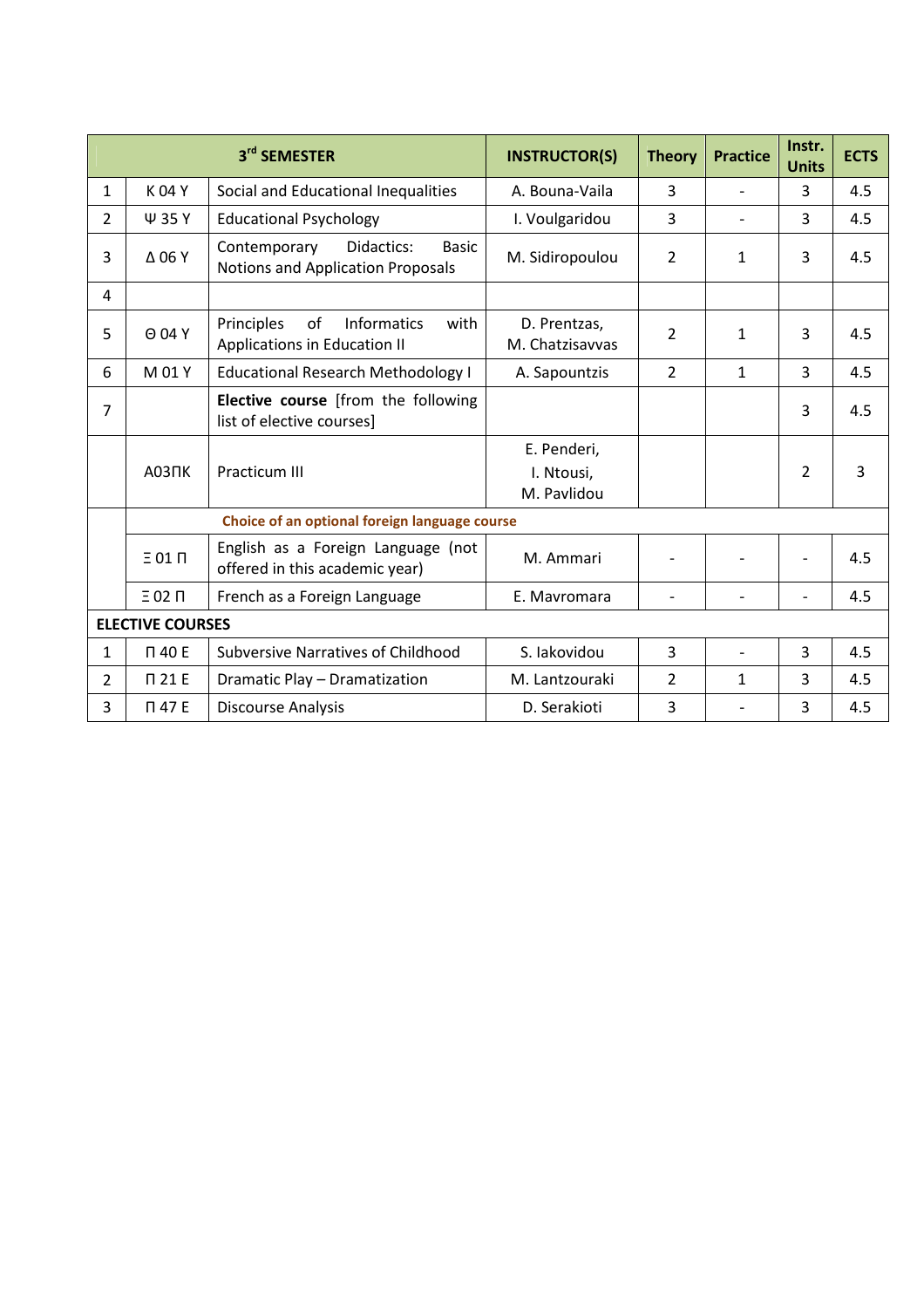|                         |                  | 4 <sup>th</sup> SEMESTER                                                               | <b>INSTRUCTOR(S)</b>                                            | <b>Theory</b>  | <b>Practice</b> | Instr.<br><b>Units</b> | <b>ECTS</b> |  |
|-------------------------|------------------|----------------------------------------------------------------------------------------|-----------------------------------------------------------------|----------------|-----------------|------------------------|-------------|--|
| $\mathbf{1}$            | K 24 Y           | <b>Intercultural Education</b>                                                         | G. Mayrommatis                                                  | 3              |                 | 3                      | 4.5         |  |
| $\overline{2}$          | $\Psi$ 14 Y      | <b>Health Psychology</b>                                                               | V. Brouskeli                                                    | 3              |                 | 3                      | 4.5         |  |
| 3                       | $\Delta$ 04 Y    | Evaluation: Theoretical Approaches<br>and Applications in Early Childhood<br>Education | E. Penderi                                                      | 2              | $\mathbf{1}$    | 3                      | 4.5         |  |
| 4                       | T17Y             | Introduction to Museum Education                                                       | A. Filippoupoliti                                               | 3              |                 | 3                      | 4.5         |  |
| 5                       |                  | Elective course [from the following<br>list of elective courses]                       |                                                                 |                |                 | 3                      | 4.5         |  |
| 6                       | $A04\Pi K$       | <b>Practicum IV</b>                                                                    | I. Ntousi,<br>E. Penderi,<br>E. Papanastasiou,<br>A. Economidou |                |                 | $\overline{2}$         | 3           |  |
| <b>ELECTIVE COURSES</b> |                  |                                                                                        |                                                                 |                |                 |                        |             |  |
| $\mathbf{1}$            | $\triangle$ 12 E | <b>Greek Language Teaching</b>                                                         | D. Serakioti                                                    | $\overline{2}$ | $\mathbf{1}$    | $\overline{3}$         | 4.5         |  |
| $\overline{2}$          | $\Theta$ 06 E    | <b>Informatics in Education</b>                                                        | D. Prentzas                                                     | 1              | $\overline{2}$  | 3                      | 4.5         |  |
| 3                       | T 53 E           | Drama in Education                                                                     | M. Lantzouraki                                                  | 1              | $\overline{2}$  | 3                      | 4.5         |  |
| 3                       | $E$ 02 E         | French for Specific Purposes                                                           | E. Mavromara                                                    |                | 3               | 3                      | 4.5         |  |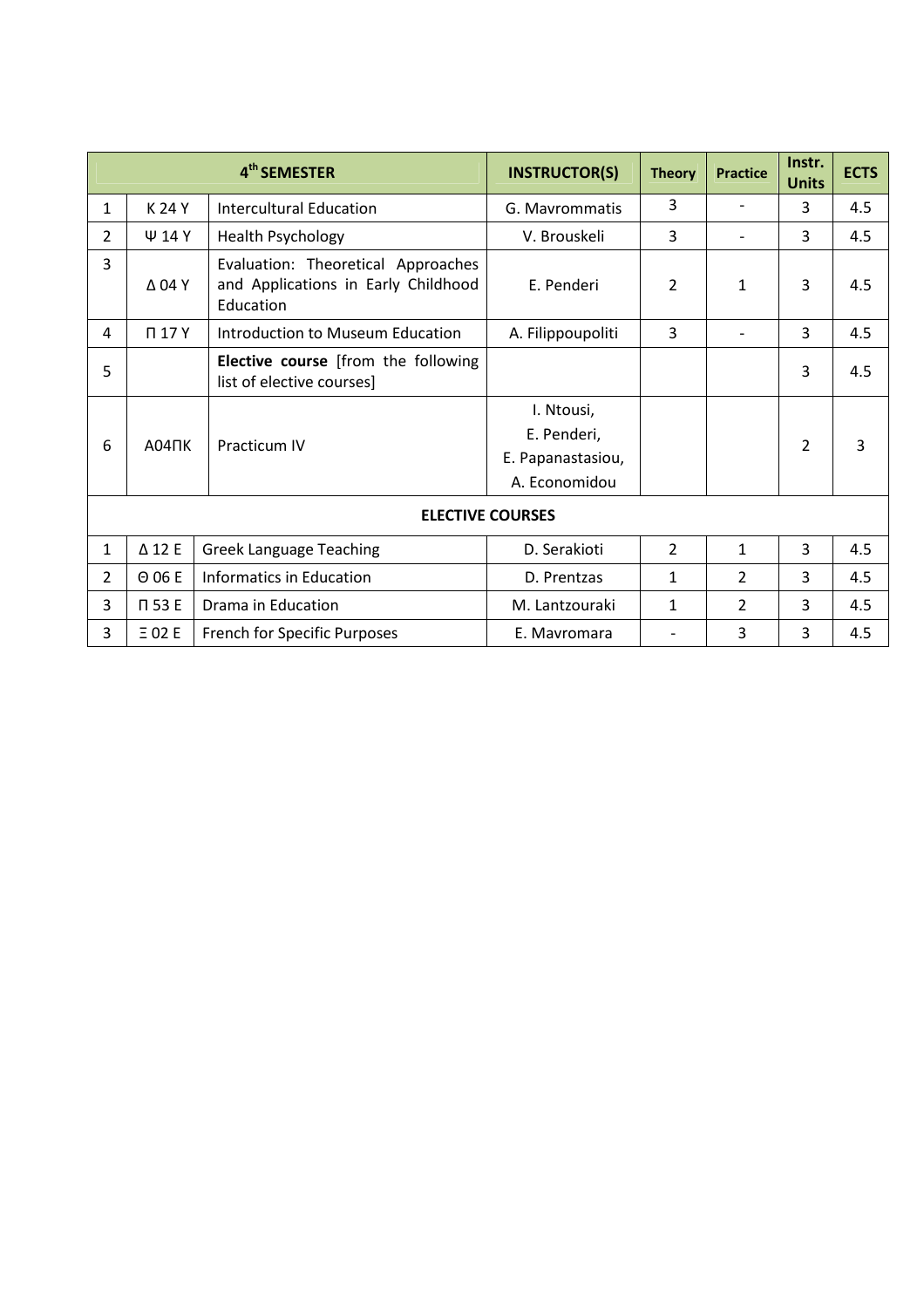|                |                   | 5 <sup>th</sup> SEMESTER                                                                                 | <b>INSTRUCTOR(S)</b>        | <b>Theory</b>  | <b>Practice</b>          | Instr.<br><b>Units</b> | <b>ECTS</b>    |
|----------------|-------------------|----------------------------------------------------------------------------------------------------------|-----------------------------|----------------|--------------------------|------------------------|----------------|
| $\mathbf{1}$   | $O$ 10 Y          | Mathematics in Early Childhood<br>Education                                                              | Ch. Sakonidis<br>A. Klothou | $\overline{2}$ | $\mathbf{1}$             | 3                      | 4.5            |
| $\overline{2}$ | △ 23 Y            | Collaborative Types of Learning in<br><b>Early Childhood Education</b>                                   | K. Karadimitriou            | $\overline{2}$ | 1                        | 3                      | 4.5            |
| 3              | $\Delta$ 02 Y     | <b>Current Educational Directions</b>                                                                    | K. Karadimitriou            | 3              | $\overline{\phantom{a}}$ | $\overline{3}$         | 4.5            |
| 4              | $O$ 08 Y          | <b>Descriptive Statistics</b>                                                                            | A. Dramalidis               | $\overline{2}$ | $\mathbf{1}$             | 3                      | 4.5            |
| 5              |                   | Elective course [from the following<br>list of elective courses]                                         |                             |                |                          | $\overline{3}$         | 4.5            |
| 6              |                   | Elective course [from the following<br>list of elective courses]                                         |                             |                |                          | 3                      | 4.5            |
| $\overline{7}$ | A05 <sub>UK</sub> | Practicum V                                                                                              | G. Mavrommatis<br>A. Kambas |                |                          | $\overline{2}$         | $\overline{3}$ |
|                |                   |                                                                                                          | <b>ELECTIVE COURSES</b>     |                |                          |                        |                |
| $\mathbf{1}$   | Ψ 32 E            | Sexuality and Health                                                                                     | V. Brouskeli                | $\overline{3}$ | $\overline{a}$           | $\overline{3}$         | 4.5            |
| $\overline{2}$ | $E$ 03 E          | English for Specific and Academic<br>Purposes I                                                          | M. Ammari                   |                | 3                        | 3                      | 4.5            |
| 3              | $E$ 04 E          | French for Specific and Academic<br>Purposes I                                                           | A. Mavromara                |                | 3                        | 3                      | 4.5            |
| 4              | Ψ 39 E            | Experimental Psychology:<br><b>Theoretical and Methodological</b><br>Approaches                          | A. Karousou                 | 2              | $\mathbf{1}$             | 3                      | 4.5            |
| 5              | △43 E             | <b>Emergent Reading and Writing:</b><br><b>Teaching Approaches for</b><br>Preschool and Early School Age | M. Sidiropoulou             | 3              |                          | 3                      | 4.5            |
| 6              | $\Theta$ 06 E     | Informatics in Education                                                                                 | D. Prentzas                 | $\mathbf{1}$   | $\overline{2}$           | $\overline{3}$         | 4.5            |
| $\overline{7}$ | Δ 30 E            | <b>Inclusive Education</b>                                                                               | A. Koutsoklenis             | 3              |                          | $\overline{3}$         | 4.5            |
| 8              | K 39 E            | Sociological<br>Approaches<br>to<br>Childhood                                                            | A. Bouna-Vaila              | 3              |                          | $\overline{3}$         | 4.5            |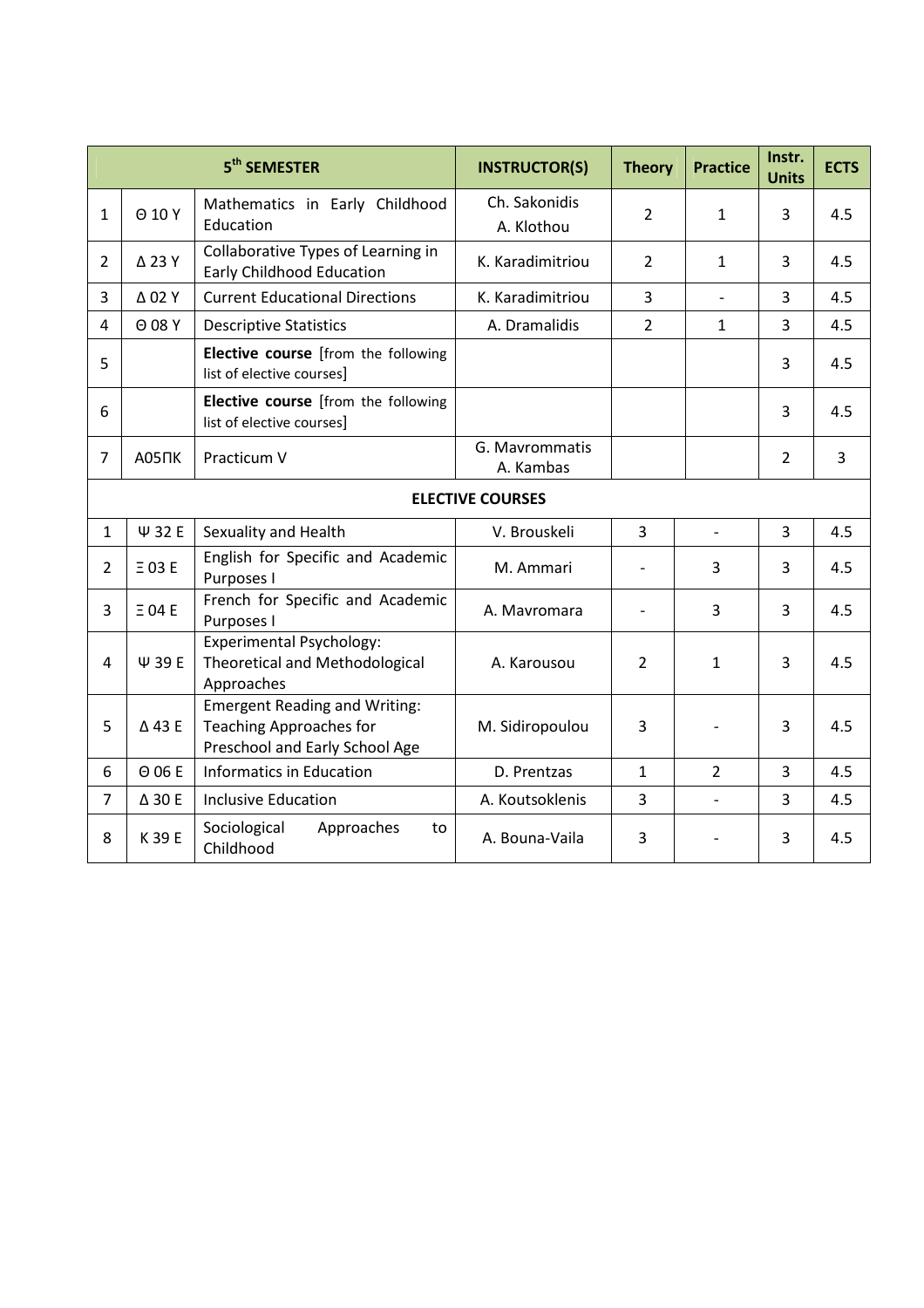|                |                    | <b>6th SEMESTER</b>                                                   | <b>INSTRUCTOR(S)</b>                                                                             | <b>Theory</b>  | <b>Practice</b>          | Instr.<br><b>Units</b> | <b>ECTS</b> |
|----------------|--------------------|-----------------------------------------------------------------------|--------------------------------------------------------------------------------------------------|----------------|--------------------------|------------------------|-------------|
| $\mathbf{1}$   | Ψ 06 Y             | Social Psychology                                                     | A. Sapountzis                                                                                    | 3              | $\overline{a}$           | 3                      | 4.5         |
| $\overline{2}$ | ∆ 32 Y             | <b>Special Education</b>                                              | A. Koutsoklenis                                                                                  | $\overline{2}$ | $\mathbf{1}$             | 3                      | 4.5         |
| 3              | $O$ 12 Y           | Teaching and Learning of Science for<br>Early Childhood               | N. Zarkadis                                                                                      | $\overline{2}$ | $\mathbf{1}$             | 3                      | 4.5         |
| 4              |                    | Elective course [from the following list of<br>elective courses]      |                                                                                                  |                |                          | 3                      | 4.5         |
| 5              |                    | Elective course [from the following list of<br>elective courses]      |                                                                                                  |                |                          | 3                      | 4.5         |
| 6              |                    | Elective course [from the following list of<br>elective courses]      |                                                                                                  |                |                          | 3                      | 4.5         |
| 7              | A06 <sub>U</sub> K | Practicum VI                                                          | E. Gioftsali,<br>I. Ntousi,<br>E. Papanastasiou,<br>E. Sarafidou,<br>Seconded<br><b>Teachers</b> |                |                          | $\overline{2}$         | 3           |
|                |                    | <b>ELECTIVE COURSES</b>                                               |                                                                                                  |                |                          |                        |             |
| $\mathbf{1}$   | ∆ 37 E             | Pedagogy and Play in Early Childhood<br>Education                     | K. Karadimitriou                                                                                 | $\overline{2}$ | $\mathbf{1}$             | 3                      | 4.5         |
| $\overline{2}$ | Ψ 28 E             | Child and Lifelong Events                                             | V. Brouskeli                                                                                     | $\overline{2}$ | $\mathbf{1}$             | 3                      | 4.5         |
| 3              | П 44 E             | 20th Century Poetry                                                   | S. lakovidou                                                                                     | 3              | $\overline{\phantom{0}}$ | 3                      | 4.5         |
| 4              | П 46 E             | Creative<br>Music<br>Activities<br>for<br>Kindergarten                | E. Kopsalidou                                                                                    | $\mathbf{1}$   | $\overline{2}$           | 3                      | 4.5         |
| 5              | $E$ 05 E           | English for Specific<br>Academic<br>and<br>Purposes II                | M. Ammari                                                                                        |                | 3                        | 3                      | 4.5         |
| 6              | $\equiv$ 06 E      | French for<br>Specific<br>Academic<br>and<br>Purposes II              | E. Mavromara                                                                                     |                | 3                        | 3                      | 4.5         |
| 7              | ∆46 E              | Psychomotricity, Movement Education<br>and Experiential Learning      | A. Kambas                                                                                        | $\mathbf{1}$   | $\overline{2}$           | 3                      | 4.5         |
| 8              | K 05 E             | <b>School-Community Relations</b>                                     | A. Bouna-Vaila                                                                                   | $\overline{3}$ | $\frac{1}{2}$            | 3                      | 4.5         |
| 9              | ∆44 E              | The Dynamics of Relationships and<br>Contexts in the Learning Process | E. Penderi                                                                                       | 3              | -                        | 3                      | 4.5         |
| 10             | Θ 17 E             | Computational Environments of Data<br>Analysis                        | A. Dramalidis                                                                                    | $\overline{2}$ | $\mathbf{1}$             | 3                      | 4.5         |
| 11             | П 38 E             | <b>Topics on Museology</b>                                            | A. Filippoupoliti                                                                                | 3              | $\overline{\phantom{0}}$ | 3                      | 4.5         |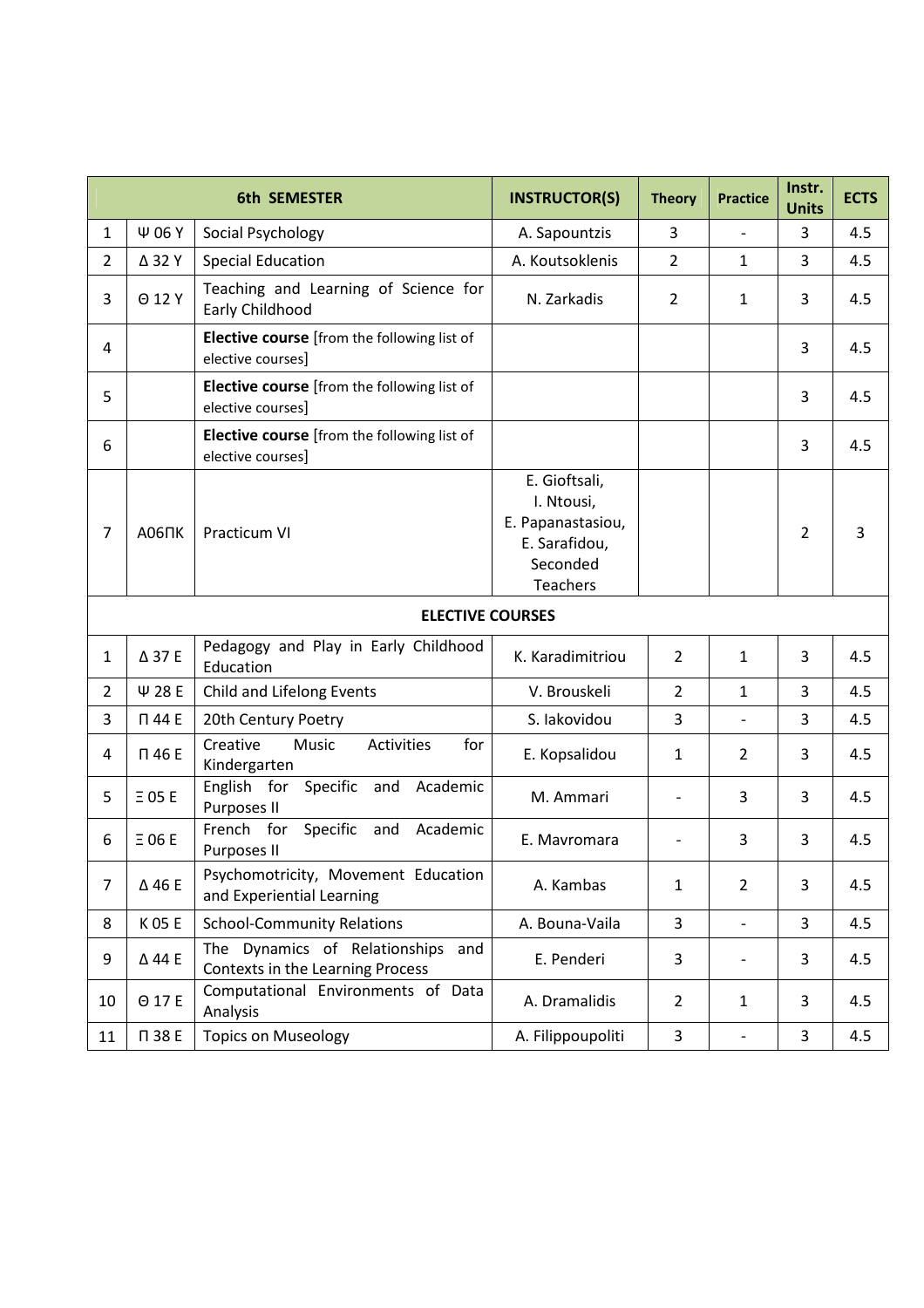|                |                   | 7 <sup>th</sup> SEMESTER                                                                                       | <b>INSTRUCTOR(S)</b>                                                                                                                                                   | <b>Theory</b>  | <b>Practice</b>          | Instr.<br><b>Units</b> | <b>ECTS</b> |
|----------------|-------------------|----------------------------------------------------------------------------------------------------------------|------------------------------------------------------------------------------------------------------------------------------------------------------------------------|----------------|--------------------------|------------------------|-------------|
| 1              | $O$ 02 Y          | Environmental Education, Sustainability<br>and Sustainable Development                                         | A. Mogias                                                                                                                                                              | $\overline{2}$ | 1                        | 3                      | 4.5         |
| $\overline{2}$ |                   | Elective course [from the following list of<br>elective courses]                                               |                                                                                                                                                                        |                |                          | 3                      | 4.5         |
| 3              |                   | Elective course [from the following list of<br>elective courses]                                               |                                                                                                                                                                        |                |                          | 3                      | 4.5         |
| 4              |                   | <b>Elective course</b> [from the following list of<br>elective courses]                                        |                                                                                                                                                                        |                |                          | 3                      | 4.5         |
| 5              | X 01 E            | <b>Dissertation or Elective course</b> [from<br>the following list of elective courses]                        |                                                                                                                                                                        |                |                          | 3                      | 4.5         |
| 6              | A07 <sub>UK</sub> | <b>Practicum VII</b>                                                                                           | E. Gioftsali,<br>I. Ntousi,<br>E. Papanastasiou,<br>I. Mavridis,<br>Z. Dalouka,<br>N. Papadopoulos,<br>G. Mavrommatis,<br>V. Brouskeli,<br>Seconded<br><b>Teachers</b> |                |                          | 5                      | 7.5         |
|                |                   |                                                                                                                | <b>ELECTIVE COURSES</b>                                                                                                                                                |                |                          |                        |             |
| 1              | П 23 E            | Illustrated Children's Books and Their<br>Reading                                                              | A. Economidou                                                                                                                                                          | 3              |                          | 3                      | 4.5         |
| $\overline{2}$ | Δ13E              | Health Education in Early Childhood                                                                            | V. Brouskeli                                                                                                                                                           | 3              | $\overline{\phantom{a}}$ | 3                      | 4.5         |
| 3              | K 25 E            | Religion and Education in Multicultural<br>Societies                                                           | G. Mavrommatis                                                                                                                                                         | 3              |                          | 3                      | 4.5         |
| 4              | $\Pi$ 52 E        | Narrative techniques - Approaches to<br>the Oral Speech                                                        | M. Lantzouraki                                                                                                                                                         | $\mathbf{1}$   | $\overline{2}$           | 3                      | 4.5         |
| 5              | $\Psi$ 23 E       | Relations<br>Intergroup<br>Social<br>in<br>Psychology                                                          | A. Sapountzis                                                                                                                                                          | 3              |                          | 3                      | 4.5         |
| 6              | П 48 E            | Musical Ensembles for Children                                                                                 | E. Kopsalidou                                                                                                                                                          | $\mathbf{1}$   | $\overline{2}$           | 3                      | 4.5         |
| $\overline{7}$ | Δ47E              | Social Pedagogy                                                                                                | E. Penderi                                                                                                                                                             | 3              |                          | 3                      | 4.5         |
| 8              | Ψ 38 E            | Practical Applications of Educational<br>Psychology:<br>Designing<br>Effective<br><b>Learning Environments</b> | I. Voulgaridou                                                                                                                                                         | $\mathsf 3$    |                          | 3                      | 4.5         |
| 9              | ∆40 E             | Childhood<br>Child Guidance in Early<br>Education                                                              | D. Evangelou                                                                                                                                                           | 3              |                          | 3                      | 4.5         |
| 10             | △42 E             | Child Study                                                                                                    | D. Evangelou                                                                                                                                                           | $\overline{3}$ | $\overline{\phantom{a}}$ | 3                      | 4.5         |